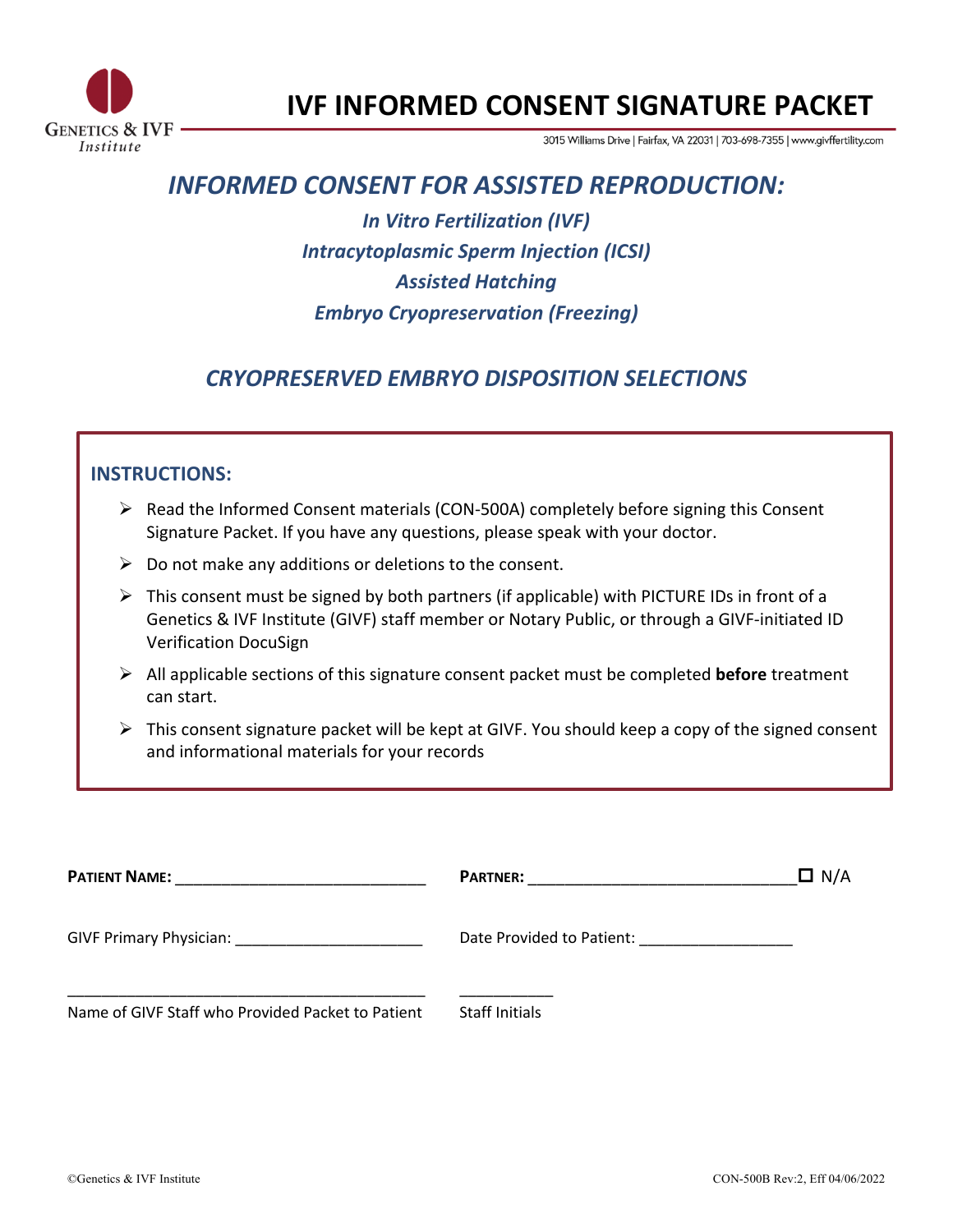

## **COMPONENTS OF IVF TREATMENT** *(required)*

Please initial under either "Accept" or "Decline" on each row to indicate your decisions regarding the elements of IVF treatment you agree to undertake in your upcoming treatment cycle. Both (if applicable) partners must initial each selection. Treatment will not proceed if you decline any element that your physician has included in your treatment plan. I/We, the undersigned, consent to the components of IVF as indicated below:

|                                                                                                                                                                                                                                                                                                                                                      | Accept | <b>Decline</b> |
|------------------------------------------------------------------------------------------------------------------------------------------------------------------------------------------------------------------------------------------------------------------------------------------------------------------------------------------------------|--------|----------------|
| <b>IVF Treatment Core Components, including:</b>                                                                                                                                                                                                                                                                                                     |        |                |
| <b>Ovarian Stimulation and Monitoring</b>                                                                                                                                                                                                                                                                                                            |        |                |
| Oocyte (egg) retrieval                                                                                                                                                                                                                                                                                                                               |        |                |
| Fertilization & Embryo Development                                                                                                                                                                                                                                                                                                                   |        |                |
| Embryo Transfer                                                                                                                                                                                                                                                                                                                                      |        |                |
| <b>Additional Elements:</b>                                                                                                                                                                                                                                                                                                                          | Accept | <b>Decline</b> |
| <b>Preimplantation Genetic Testing (PGT)</b>                                                                                                                                                                                                                                                                                                         |        |                |
| Includes the use of Intracytoplasmic Sperm Injection (ICSI) and Assisted Hatching unless specifically specified<br>Separate PGT consent required                                                                                                                                                                                                     |        |                |
| Intracytoplasmic Sperm Injection (ICSI)                                                                                                                                                                                                                                                                                                              |        |                |
| As clinically Indicated                                                                                                                                                                                                                                                                                                                              |        |                |
| In most circumstances, the medical indications for the use of ICSI, such as PGT testing, are anticipated, as have been discussed with you. However, at<br>times, based on the embryology laboratory view of the sperm and/or eggs the day of the egg retrieval or day after, the unanticipated use of ICSI to aid<br>fertilization may be warranted. |        |                |
| <b>Assisted Hatching</b>                                                                                                                                                                                                                                                                                                                             |        |                |
| As clinically indicated                                                                                                                                                                                                                                                                                                                              |        |                |
| In most circumstances, the medical indications for the use of assisted hatching are anticipated, as have been discussed with you. However, at times,<br>based on the embryology laboratory assessment of the embryos the day of the embryo transfer, the unanticipated use of assisted hatching to aid<br>implantation may be warranted.             |        |                |
| Embryo Cryopreservation (freezing)                                                                                                                                                                                                                                                                                                                   |        |                |
| Requires Cryopreserved Embryo Disposition Declaration & Acknowledgements, starting on page 3, to be filled out. Separate Agreement for Storage and<br>Disposition of Frozen Embryos and Billing Addendum required.                                                                                                                                   |        |                |

#### **ACKNOWLEDGEMENTS** *(required)*

#### *Initial each of the two (2) sections below*

|  | Patient / Partner |
|--|-------------------|
|  | (if applicable)   |

#### **Oocyte (egg) Insemination and Cryopreservation (freezing)**

Unless otherwise specified in writing, I/we agree to inseminate ALL viable oocytes. If I/we do not wish to inseminate all viable oocytes, I/we understand that it is my/our responsibility to provide my/our physician with specific instructions to either discard the remaining oocytes not inseminated OR cryopreserve the remaining oocytes not inseminated (a separate Consent for Oocyte Cryopreservation, Storage and Disposition is required). I/we understand that there may be additional cost to me/us if I/we choose to cryopreserve oocytes not inseminated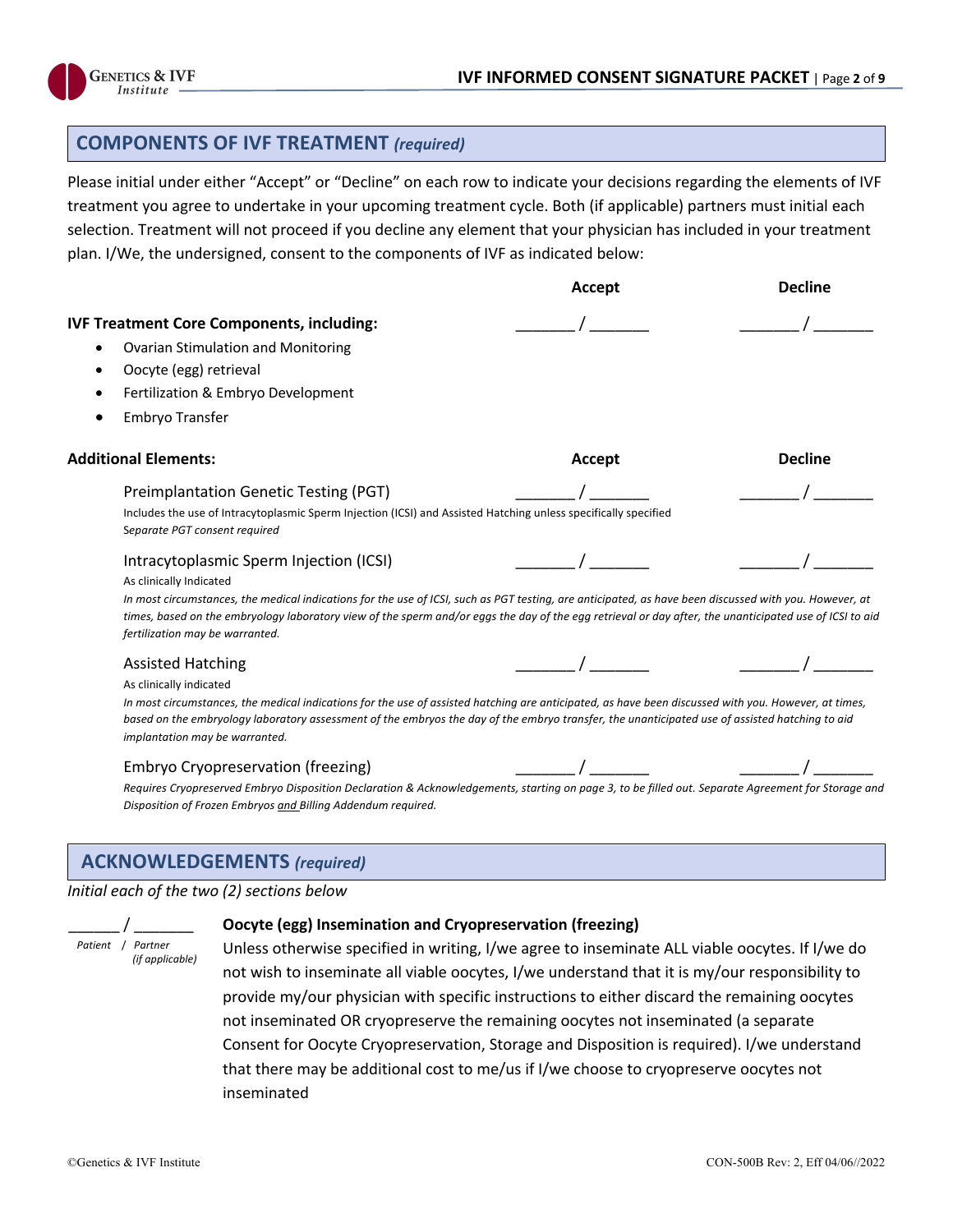

# \_\_\_\_\_\_\_ / \_\_\_\_\_\_\_ **Term In Effect**

I/We understand this Informed Consent for In Vitro Fertilization, including the procedures and disposition instructions set forth above, will remain in effect until one of the following events occurs:

- i. one (1) calendar year has passed from the date of signature,
- ii. death of patient or patient's partner,
- iii. dissolution of the patient's marriage or partnership,
- iv. patient's successful pregnancy which results in a live birth, or
- v. written notice to GIVF of withdrawal of consent by the patient and/or the patient's partner, if applicable.

I/we acknowledge and agree that in the event of the dissolution of the patient's marriage or partnership or a live birth, GIVF will require the patient and the patient's partner, if applicable, to execute a new consent form prior to any additional procedures.

### **CRYOPRESERVED EMBRYO DISPOSITION DECLARATIONS & ACKNOWLEDGEMENTS**

*If you've elected to freeze and store embryos, please complete all sections on pages 4-6 indicating your embryo disposition selections and acknowledgement of requirements and considerations, and sign on page 7. If you are not freezing and storing your embryos, proceed to page 8.*

Because of the possibility of you and/or your partner's death, separation, divorce, or incapacitation after embryos are created, it is important for you to decide on the disposition of any embryos that remain at GIVF in that situation. The scenarios and options discussed in this form are those that are available at the time this form was written, but because this is a rapidly evolving field both medically and legally, we cannot guarantee that all of these options will be available at any future date.

**If the patient is not undergoing treatment with a partner,** embryos are presumed to be owned solely by the patient.

**If the patient is undergoing treatment with a partner,** embryos are presumed to be owned jointly by the patient and partner. Upon the death of one patient/partner, ownership of embryos will pass to the surviving partner. The surviving partner will have complete control over the embryos, including the ability to use the embryos for any purpose, including transfer of the embryos to achieve pregnancy; donation for research; donation to another person or couple; or destruction of the embryos.

This declaration outlines several scenarios and asks you to make embryo disposition choices for each of those scenarios, should they occur. **By completing this document, you agree that GIVF is authorized to act on the choices indicated below, so far as it is practical. You also agree that if your chosen disposition choices are not available or if you fail to preserve any choices made herein, whether through nonpayment of storage fees or otherwise, GIVF is authorized to thaw and discard your embryos.**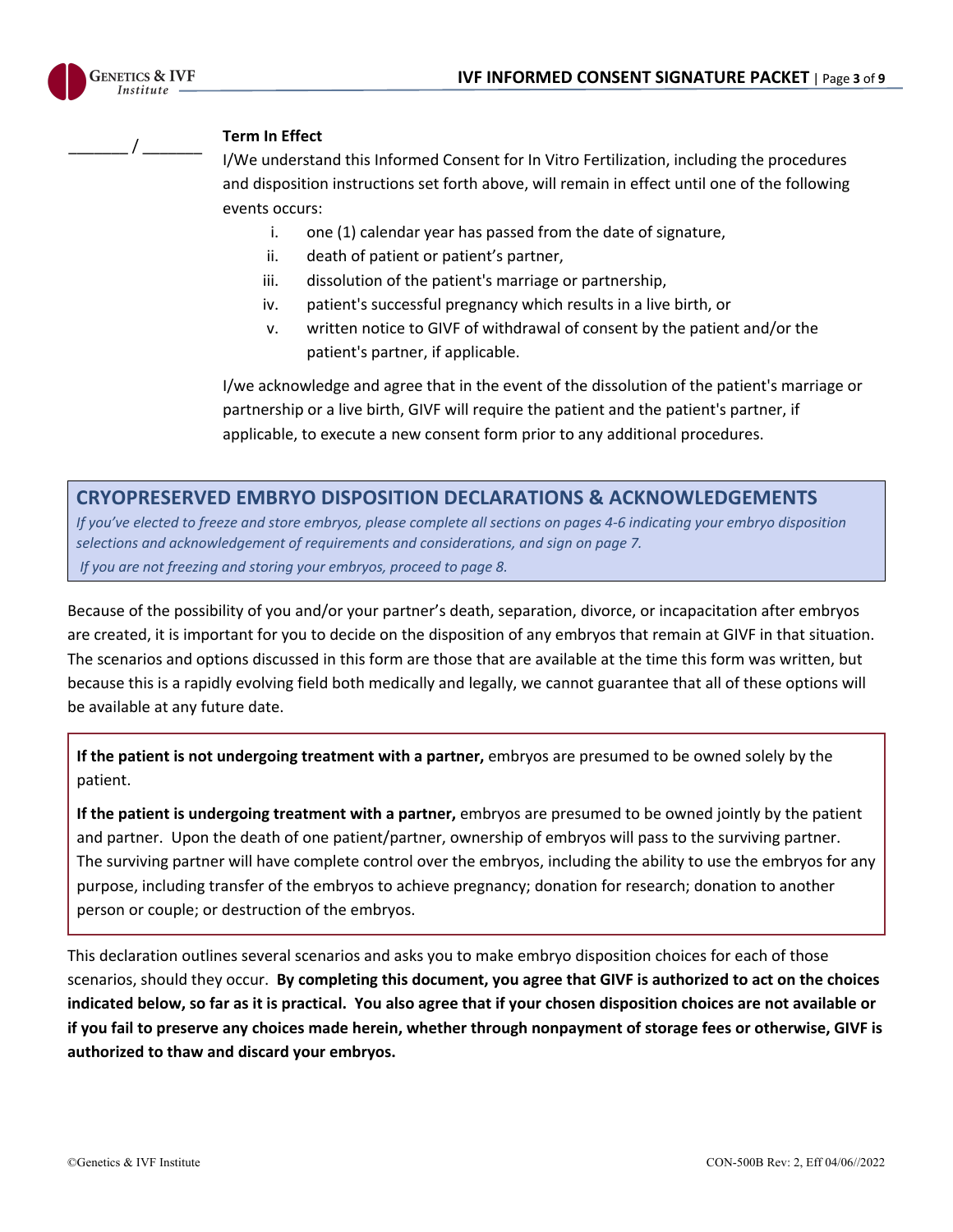

# **PLEASE NOTE**

- Embryos cannot be used to produce pregnancy against the wishes of the partner, if applicable
- Embryo donation to achieve pregnancy is regulated by the FDA. Certain screening and testing of the persons providing the sperm and eggs are required before the donation can occur.
- If you later wish to change any of the choices you have made in this document, please contact GIVF and we will provide you with another form to complete and have notarized. We will not honor changes to disposition choices communicated to us in any other way.
- Your Last Will(s) & Testament(s) MUST include your wishes on embryo disposition **and** be consistent with this declaration. Any discrepancies between what is noted in your will and what is noted on this form can only be resolved by court decree.
- In the event of divorce, dissolution, or other end to your marriage/partnership, you are responsible for notifying GIVF and providing a copy of your final divorce decree or other legal documentation, if applicable.

# **DEATH OR INCAPACITATION OF (BOTH) PATIENT (AND PARTNER, IF APPLICABLE)**

In the event the patient and partner both die or are incapacitated, and embryos are still in storage at GIVF, I/we agree that the embryos should be disposed of in the following manner:

*Check and initial by only one of the 3 options:*

- $\Box$  Thaw and discard the embryos. Discarded embryos will not be available for attempting a pregnancy.
- $\Box$  Donate to another person or couple for reproductive purposes, and further agree to allow such other person or couple to re-donate any unused embryos to another person, couple, or agency for the purpose of establishing a pregnancy.

I/we want my embryos donated to the following person:

| Name:      |                                                                                                                                                                                                                          |
|------------|--------------------------------------------------------------------------------------------------------------------------------------------------------------------------------------------------------------------------|
| Address:   |                                                                                                                                                                                                                          |
|            |                                                                                                                                                                                                                          |
| Telephone: |                                                                                                                                                                                                                          |
| Email:     |                                                                                                                                                                                                                          |
|            | I/we understand that I/we are responsible for notifying the person<br>listed above about this decision and obtaining their consent. I/we are<br>also responsible for ensuring that the recipient or other representative |
|            | of my/our estate notifies GIVF of my/our deaths so that ownership of                                                                                                                                                     |
|            | and responsibility for the embryos may be transferred. If the recipient                                                                                                                                                  |

is unwilling or unable to assume ownership of the embryos and/or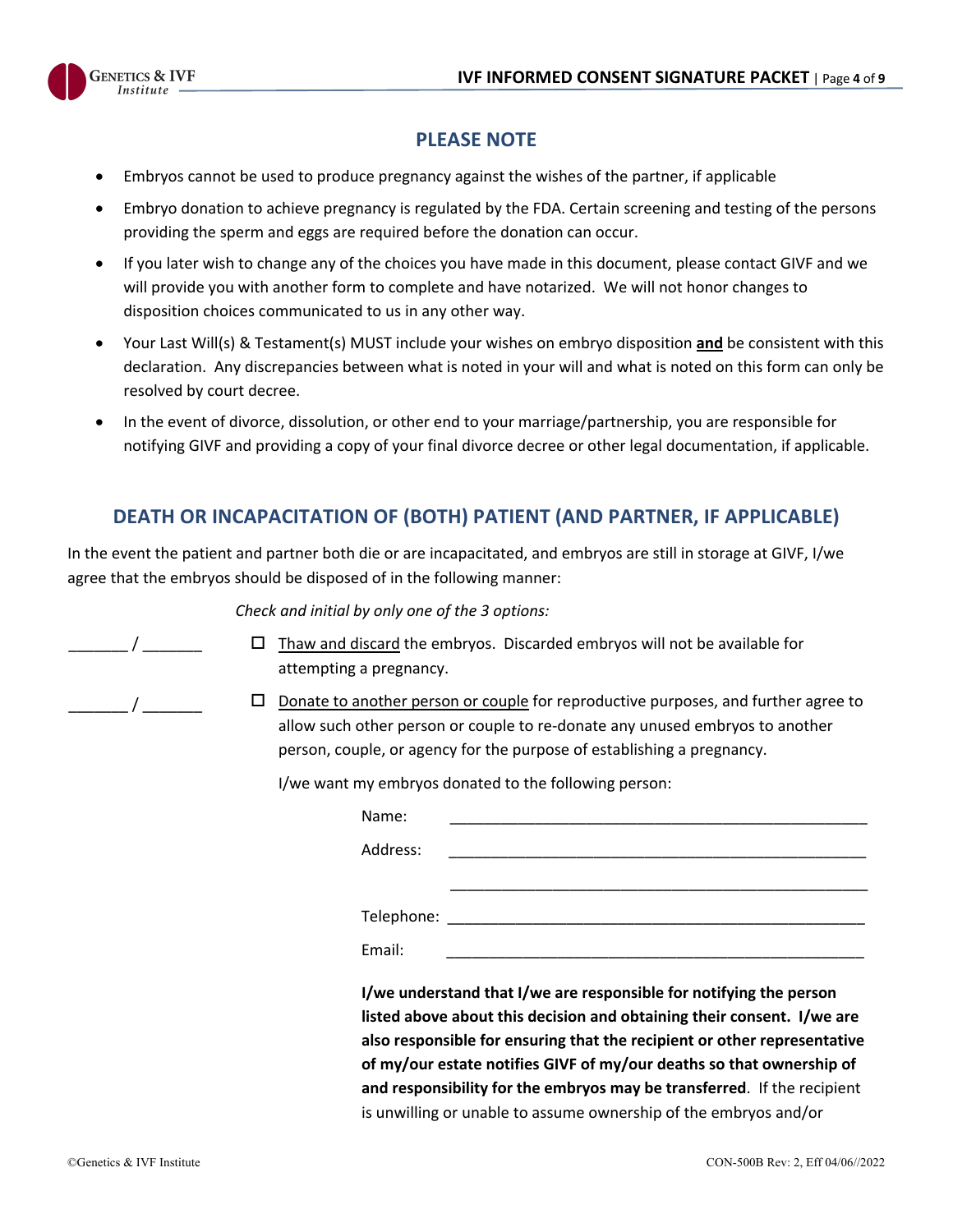

 $\frac{1}{2}$ 

responsibility for payment of storage fees, I/we understand that ownership and control over the embryos will pass to GIVF and that GIVF may thaw and discard the embryos in accordance with current industry practice.

*Special note for embryos created using gamete (egg or sperm) donors:* if your embryos were formed using gametes from a known third-party donor, your instruction to donate these embryos to another couple or individual must be consistent with and in accordance with any and all prior agreements made with the gamete donor(s).

 $\Box$  Donate the embryos to GIVF for quality improvement or research purposes, including but not limited to embryonic stem cell research, which may result in the destruction of embryos but will not result in the birth of a child. GIVF may at its discretion dispose of any embryos that are not for any reason used in research.

# **DIVORCE OR DISSOLUTION OF THE RELATIONSHIP**

 $\Box$  Not Applicable – Patient is Single

*Patient Initials*

\_\_\_\_\_\_\_\_\_\_\_\_\_\_

In the event that the patient and partner divorce or otherwise dissolve their relationship, I/we understand that we are responsible for notifying GIVF of our divorce or the dissolution of our relationship, and I/we agree that the embryos should be disposed of in the following manner:

*Check and initial by only one of the 3 options:*

 $\overline{\phantom{a}}$ 

 $\prime$ 

 $\frac{1}{2}$ 

- $\Box$  Thaw and discard the embryos. Discarded embryos will not be available for attempting a pregnancy.
- $\Box$  Donate the embryos to GIVF for quality improvement or research purposes, including but not limited to embryonic stem cell research, which may result in the destruction of embryos but will not result in the birth of a child. GIVF may at its discretion dispose of any embryos that are not for any reason used in research.
- $\Box$  A court decree and/or settlement agreement containing instructions will be presented to GIVF regarding ownership or disposition of the embryos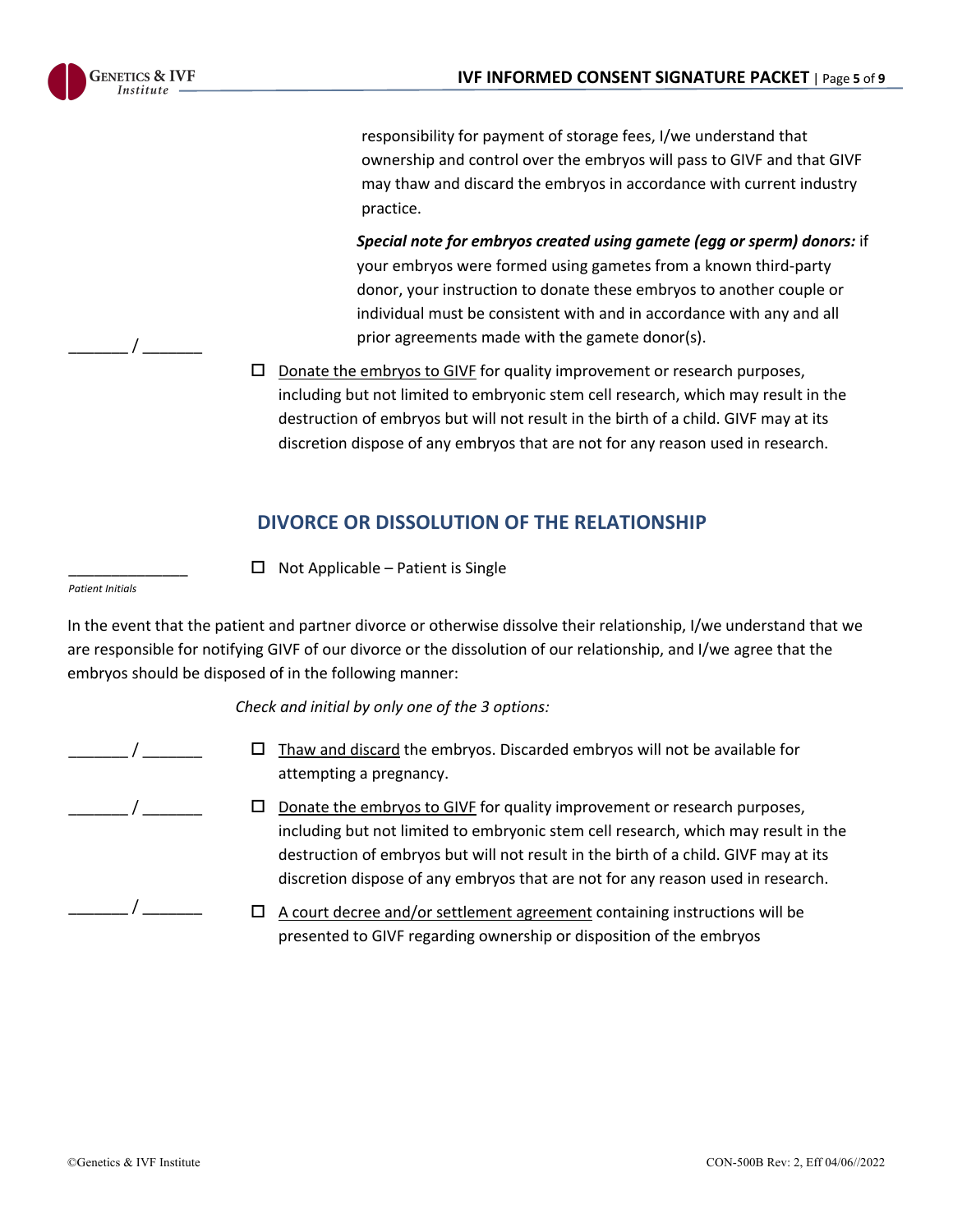

# **REQUIRED CRYOPRESERVED EMBRYO ACKNOWLEDGEMENTS**

*Initial each of the 2 sections below*

### **NON-PAYMENT OF STORAGE FEES**

Maintaining embryos in a frozen state is labor intensive and expensive. There are fees associated with freezing and maintaining cryopreserved embryos. Patients/couples who have frozen embryos must remain in contact with GIVF on an annual basis to inform the clinic of their wishes as well as to pay fees associated with the storage of their embryos. In situations where fees associated with embryo storage have not been paid for two (2) years and the clinic is unable to contact the patient after reasonable efforts have been made (via certified mail at last known address), the embryos may be destroyed by GIVF in accordance with normal laboratory procedures and applicable law.



 $\Box$  I/we have read the information above and understand that if I/we fail to pay the overdue storage fees within thirty (30) days of the date of such mailing, my/our failure to pay constitutes express authorization for the clinic to destroy my/our embryos without further communication to me/us.

# **AGE-LIMITED USE/STORAGE OF EMBRYOS**

I/we understand that GIVF will not transfer embryos into any woman to produce a pregnancy after age 55. After this age, I/We acknowledge that the embryos will continue to be stored at GIVF in a cryopreserved state, with applicable fees being charged, until GIVF is notified otherwise. I/We acknowledge it is my/our responsibility to contact GIVF if I/we elect another embryo disposition, such as to:

- Transfer embryos into one of us that has not reached that age, or into a gestational carrier.
- Donate the embryos to GIVF for quality improvement or research purposes, including but not limited to embryonic stem cell research, which may result in the destruction of embryos but will not result in the birth of a child.
- Thaw and discard the embryos. Discarded embryos will no longer be available for attempting a pregnancy.
- Donate the cryopreserved embryos to another person or couple for reproductive purposes. I/we understand that GIVF does not coordinate embryo donation and that such donation must be arranged independently by me/us with a third-party agency.



 $\Box$  I/we have read the information above and understand that once I have reached age 55, I/we will continue to be billed for annual storage of cryopreserved embryos and may contact GIVF at any time to discontinue storage and transfer/donate/discard the embryos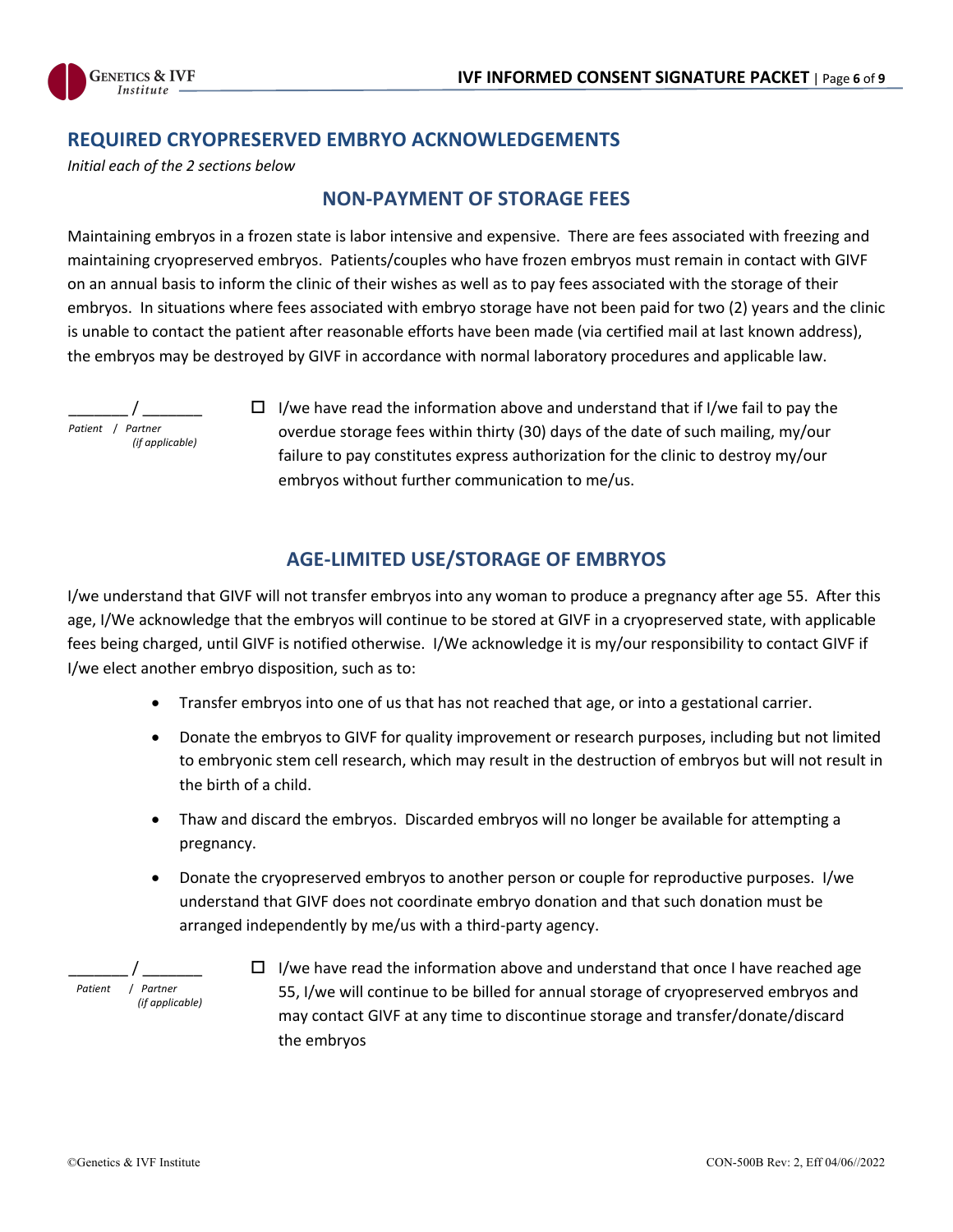

# **ADDITIONAL INFORMATION**

# **DONATION OF EMBRYOS FOR RESEARCH PURPOSES**

If you selected the option "donate to research" under any of the categories above, you should be aware of the following:

- Donating embryos for research may not be possible or may be restricted by law. While efforts will be made to abide by your wishes, no guarantees can be given that the embryos will be used for research. In that instance, if no research project can be found, or your embryos are not eligible, your embryos will be discarded by the lab in accordance with laboratory procedures and applicable law.
- Embryos donated to research will not be transferred to a woman's uterus and will not be used to achieve a pregnancy.

If the donated embryos were formed with gametes (egg or sperm) from someone other than the patient and her partner, the gamete donor(s) may be required to provide a written, signed consent for use of the resulting embryos for research purposes. If the donor(s) has not signed such a consent, the embryo(s) will be thawed and discarded.

# **LEGAL CONSIDERATIONS AND LEGAL COUNSEL**

The laws governing embryo cryopreservation, subsequent thaw and use, and parent-child status of any resulting offspring is, or may be, unsettled in the state in which either the patient, spouse, partner, or any donor now or in the future lives, or the state in which GIVF is located. I/we acknowledge that GIVF has not given me/us legal advice and that I/we have been informed that I/we may wish to consult a lawyer who is experienced in the areas of reproductive law and embryo cryopreservation and disposition if I/we have any questions or concerns about the present or future status of my/our embryos, my/our individual or joint access to them, my/our individual or joint parental status as to any resulting child, or any other aspect of this consent and agreement.

# **ACKNOWLEDGEMENT OF CRYOPRESERVED EMBRYO DISPOSITION SELECTIONS & AUTHORIZATION**

By signing below, I/we certify the disposition selections made above on pages 3-7. I/we understand that we can change our selections in the future only by mutual written agreement as outlined above. I/we also understand that in the event that none of my/our elected choices is available, GIVF is authorized, without further notice from us, to thaw and discard my/our frozen embryos.

| <b>PATIENT:</b>      | <b>PARTNER:</b> | $\Box N/A$ |
|----------------------|-----------------|------------|
|                      |                 |            |
| <b>Printed Name:</b> | Printed Name:   |            |
| Date:                | Date:           |            |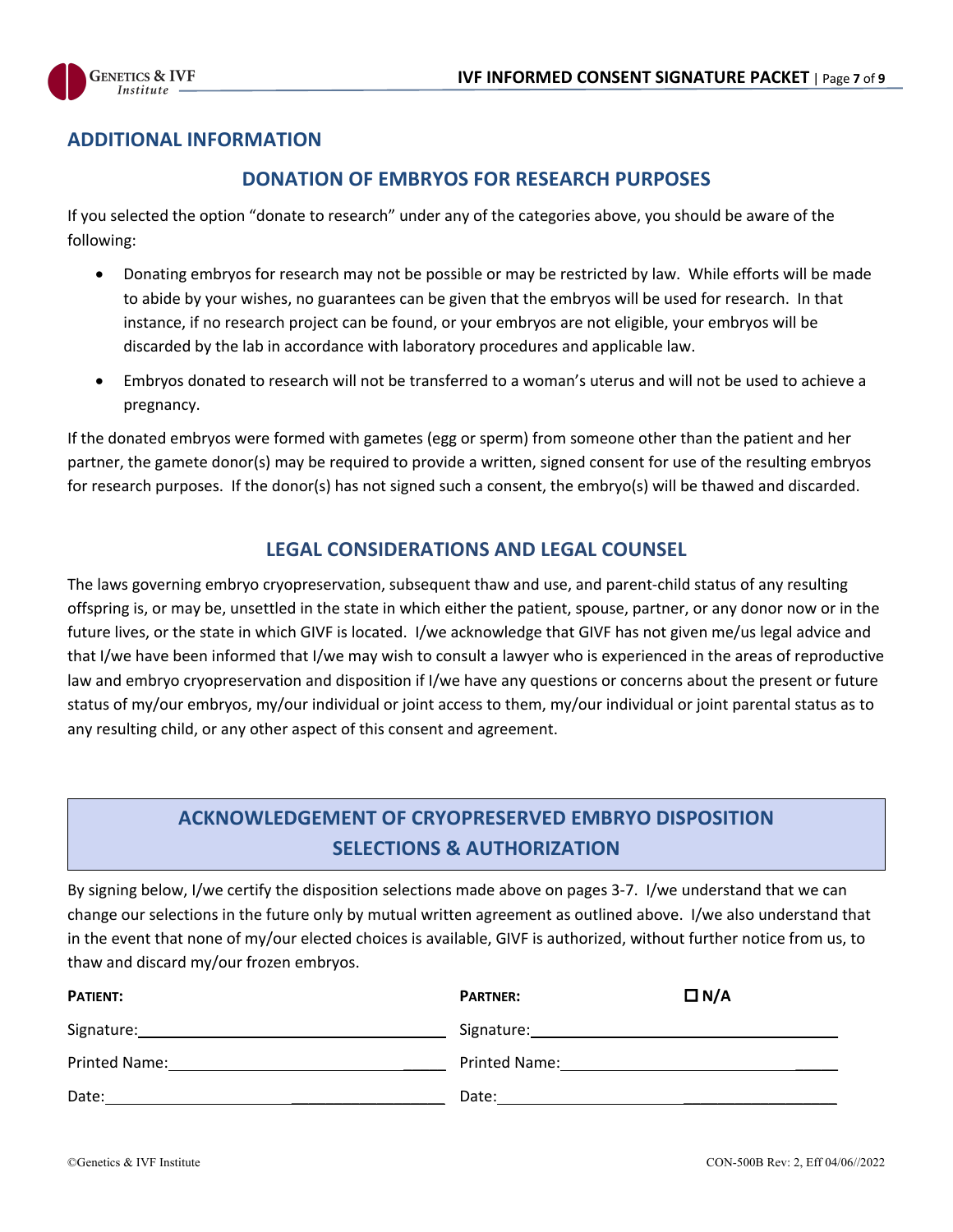

#### *REQUIRED SIGNATURE PAGE*

### **ACKNOWLEDGEMENT OF INFORMED CONSENT SELECTIONS & AUTHORIZATIONS**

I/We have been fully advised of the purpose, risks and benefits of each of the procedures indicated above, as well as Assisted Reproduction generally, and have been informed of the available alternatives and risks and benefits of such alternatives. This information has been supplemented by my/our consultation with my/our medical team. I/We have had the opportunity to ask questions and all my/our questions have been answered to my/our satisfaction.

I/We have read the Assisted Reproduction document in its entirety and have had ample time to reach my/our decision, free from pressure and coercion, and agree to proceed with my/our participation in Assisted Reproduction services as stated above

| <b>PATIENT:</b>                                                                                                                                                                                                                     | <b>PARTNER</b>                                                                                                                                                                                                                       | $\Box N/A$ |
|-------------------------------------------------------------------------------------------------------------------------------------------------------------------------------------------------------------------------------------|--------------------------------------------------------------------------------------------------------------------------------------------------------------------------------------------------------------------------------------|------------|
|                                                                                                                                                                                                                                     |                                                                                                                                                                                                                                      |            |
|                                                                                                                                                                                                                                     |                                                                                                                                                                                                                                      |            |
|                                                                                                                                                                                                                                     | Date: <u>Date: Exploration of the second contract of the second contract of the second contract of the second contract of the second contract of the second contract of the second contract of the second contract of the second</u> |            |
|                                                                                                                                                                                                                                     |                                                                                                                                                                                                                                      |            |
|                                                                                                                                                                                                                                     |                                                                                                                                                                                                                                      |            |
| Type of Picture Identification viewed:                                                                                                                                                                                              | Type of Picture Identification viewed:                                                                                                                                                                                               |            |
| п<br>Driver's License                                                                                                                                                                                                               | Driver's License<br>П.                                                                                                                                                                                                               |            |
| Passport<br>$\Box$                                                                                                                                                                                                                  | $\square$ Passport                                                                                                                                                                                                                   |            |
| Other: New York Products and Security Products and Security Products and Security Products and Security Products and Security Products and Security Products and Security Products and Security Products and Security Products<br>□ | Other: ____________________________<br>□                                                                                                                                                                                             |            |
|                                                                                                                                                                                                                                     |                                                                                                                                                                                                                                      |            |
|                                                                                                                                                                                                                                     |                                                                                                                                                                                                                                      |            |
|                                                                                                                                                                                                                                     |                                                                                                                                                                                                                                      |            |
|                                                                                                                                                                                                                                     |                                                                                                                                                                                                                                      |            |
|                                                                                                                                                                                                                                     |                                                                                                                                                                                                                                      |            |